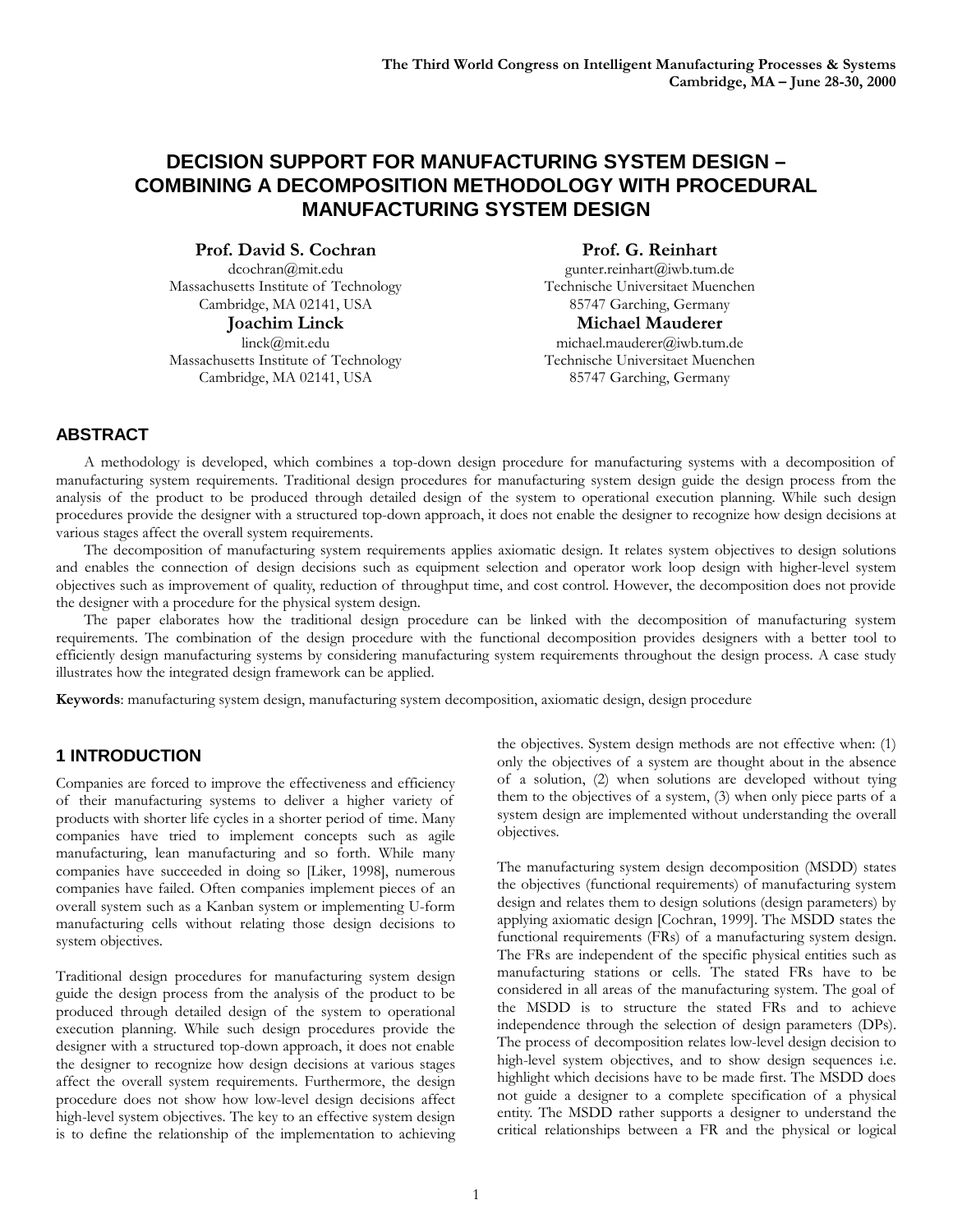solution (DP). Thus, the MSDD is not a manufacturing system design approach in itself, but more a decision support tool, which should be used along with a physical design method.

This paper discusses how both the traditional design procedure and the MSDD can be combined to create a manufacturing system design methodology. The combination allows to benefit from the advantages that capture both approaches.

# **2 LITERATURE REVIEW AND MOTIVATION**

Manufacturing system design is becoming an ever more intensive area of research [Wildemann, 1998, Hopp, Spearman, 1996]. There is a high pressure in industry to streamline the manufacturing operations. The publication of The machine that changed the world [Jones, Womack, 1990] stimulated major redesign efforts in manufacturing companies throughout the 1990's [Liker, 1998]. The need for manufacturing system design methodologies became evident as numerous companies struggled with the implementation of well understood concepts such as Kanban and cellular manufacturing [Maccoby, 1997].

There have been numerous manufacturing system design concepts developed in literature over the last decades [see e.g. Askin, 1993, Wu, 1992, Warnecke, 1993, Hopp, Spearman, 1996]. Manufacturing systems are hierarchical in nature [Askin, 1993, p.8]. The majority of the manufacturing system design methods develop a physical hierarchy e.g. plant level, department level, station level [Wu, 1992, pp. 301]. Many German and European system design procedures follow a top-down approach in designing a system (see section 3) [e.g. Kettner, 1984, Warnecke, 1993]**.** While these design methods provide a guidance for the physical design, the shortcoming is a lack in providing a link to the objectives that must be achieved by manufacturing systems.

Wildemann emphasizes the concept of segmentation by creating factories within the factory [Wildemann, 1998]. While this method develops a physical hierarchy of the manufacturing system, it does not word explicitly the objectives, which are to be achieved by the design.

Monden provides a detailed analysis of the Toyota production system (TPS) [Monden, 1998]. He develops a functional hierarchy, which highlights how different concepts of the TPS build on each other to ultimately achieve cost effective production [Monden, 1998, p.4]. The main difference to the previously described approaches is that his hierarchy is not related to physical entities but to functions such as quality control, throughput time, flexible workforce. Shingo describes the mechanisms of the TPS [Shingo, 1989] without providing a framework showing the dependencies.

The Manufacturing System Design Decomposition (MSDD) aims to provide a means to clearly state the objectives of manufacturing systems from the functional point of view [Cochran, 1999].

The goal of this paper is to integrate a physical design procedure with a functional decomposition. The paper concentrates on discrete manufacturing. The proposed manufacturing system design methodology should be applicable to different system configurations such as job shop environment or flow manufacturing.

The paper first discusses a typical procedural method for manufacturing system design (section 3). Section 4 then discusses the MSDD. We then discuss the different approaches (section 5) before developing their combination (section 6). Section 7 provides an application of the proposed integrated framework.

### **3 DESCRIPTION OF PROCEDURAL APPROACHES FOR MANUFACTURING SYSTEM DESIGN**

Many production system Design approaches provide a top-down procedure for system design. This section briefly discusses a systematic system design procedure according to [Kettner, 1984]. The planning procedure consists of phases such as rough planning, detailed planning etc. and are similar among the different authors. The phases are partially overlapping and require an iterative procedure. The different phases according to e.g. Kettner are as follows:

- determination of system objectives
- preparation
- rough planning
- ideal planning
	- realistic planning
- detailed planning
- operational planning
- execution.

The objectives of the "goal determination phase" include time framing and cost planning, and the relation to corporate objectives. The second phase evaluates the as-is situation of the company, performs a market analysis, and defines the product spectrum. Furthermore, the phase includes the determination of production technologies, demand planning, and a more detailed goal determination using measures e.g. for needed floor space per machine. Material requirements are estimated to roughly plan the sizes of buffers and inventories.

This information forms the basic input for the rough planning. Rough planning consists of two steps: the ideal planning and the realistic planning. The ideal planning elaborates an ideal functional scheme including optimal relationships of system elements, forming of physical zones and departments, design of the organization, and operational procedures. The realistic planning uses this information and considers existing restrictions such as land properties and buildings. The output of the realistic planning is a determination of required space, a functional scheme to scale, and several alternatives for the layout and an evaluation of the developed alternatives.

The detailed planning phase examines the elaborated layouts, and further extends them into more detail. This includes the selection of equipment, material flow analysis, optimization of layout configurations, space requirements calculations, planning of material supply, station design, and detailed layout of the production areas. The last two phases are mainly concerned with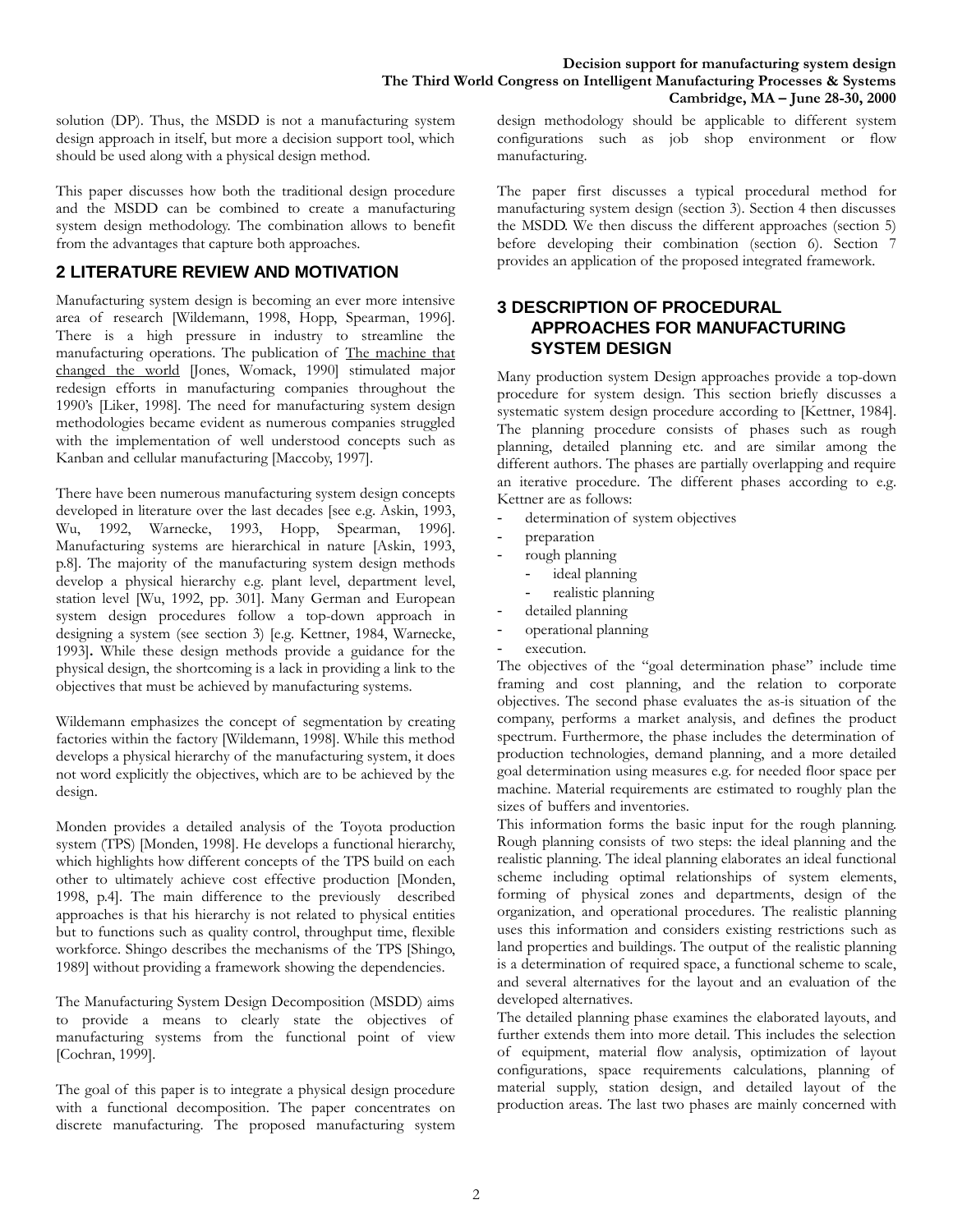the elaboration of a realization plan, consideration of changes and their implementation.

This paper primarily addresses the phases preparation, ideal planning, realistic planning, detailed planning, and execution.

### **4 MANUFACTURING SYSTEM DESIGN DECOMPOSITION (MSDD)**

The manufacturing system design decomposition (MSDD) is a general functional decomposition of the shop floor design and operation [Cochran, 1999]. The decomposition relates system design objectives (functional requirements or FRs) to design solutions (design parameters or DPs) by applying axiomatic design. The general structure of the MSDD is shown in Figure 1.



Figure 1. General structure of the MSDD [Cochran, 1999]

Each pair of boxes represents a FR->DP pair. The decomposition eventually leads to six different functional areas: quality of the manufacturing output, problem solving for existing disruptions, achieving predictable time output from the system, reducing mean throughput time, direct and indirect labor, and investment.

The following paragraphs briefly describe the structure of the MSDD. A detailed description can be found at [Cochran, 1999]. Axiomatic design requires the following steps during the design procedure: 1. state the FRs, 2. state the DPs, 3. state the dependencies between DPs and FRs, 4. decompose the DPs if necessary. The top three levels of the MSDD are shown in Figure 2 and illustrate how axiomatic design is applied.



Figure 2. Top three of six levels of the MSDD. The arrows between DPs and FRs indicate the dependencies between DPs and FRs.

The decomposition starts from the viewpoint of the shareholder. The requirements of the internal and external customers of the manufacturing system are considered during the decomposition. The shareholder wants to maximize the return on investment. Thus, the top level FR might be stated as follows:

FR1 = Maximize return on investment (ROI).

The chosen DP is to design a manufacturing system. Therefore the DP becomes:

 $DP1 =$  Manufacturing system design

The emphasis on DP1 is on 'design', expressing that a system should be designed rather than evolve. The next step in the design process is to decompose the manufacturing system design and to define the FRs of the next level. The formula that calculates the ROI derives the FRs for the next level of decomposition:

$$
ROI = \frac{Sales - Cost}{Investment} \qquad (1)
$$

The parameters in the ROI equation define three FRs for the next level:

FR11 = Maximize sales revenue

FR12 = Minimize production costs

FR13 = Minimize investment over system lifecycle.

To increase sales revenue, the production must satisfy the requirements of the customers. Minimization of costs leads to targeting cost. The investment in a manufacturing system considers the overall system to ensure overall compatibility of the equipment. The corresponding DPs are therefore:

DP11 = Production to maximize customer satisfaction

 $DP12 = Elimination of non-value adding sources of cost$ 

DP13 = Investment based on long term system strategy

The arrows in Figure 2 indicate the dependencies of the design. DP11 affects all FRs of the second level. If the customer is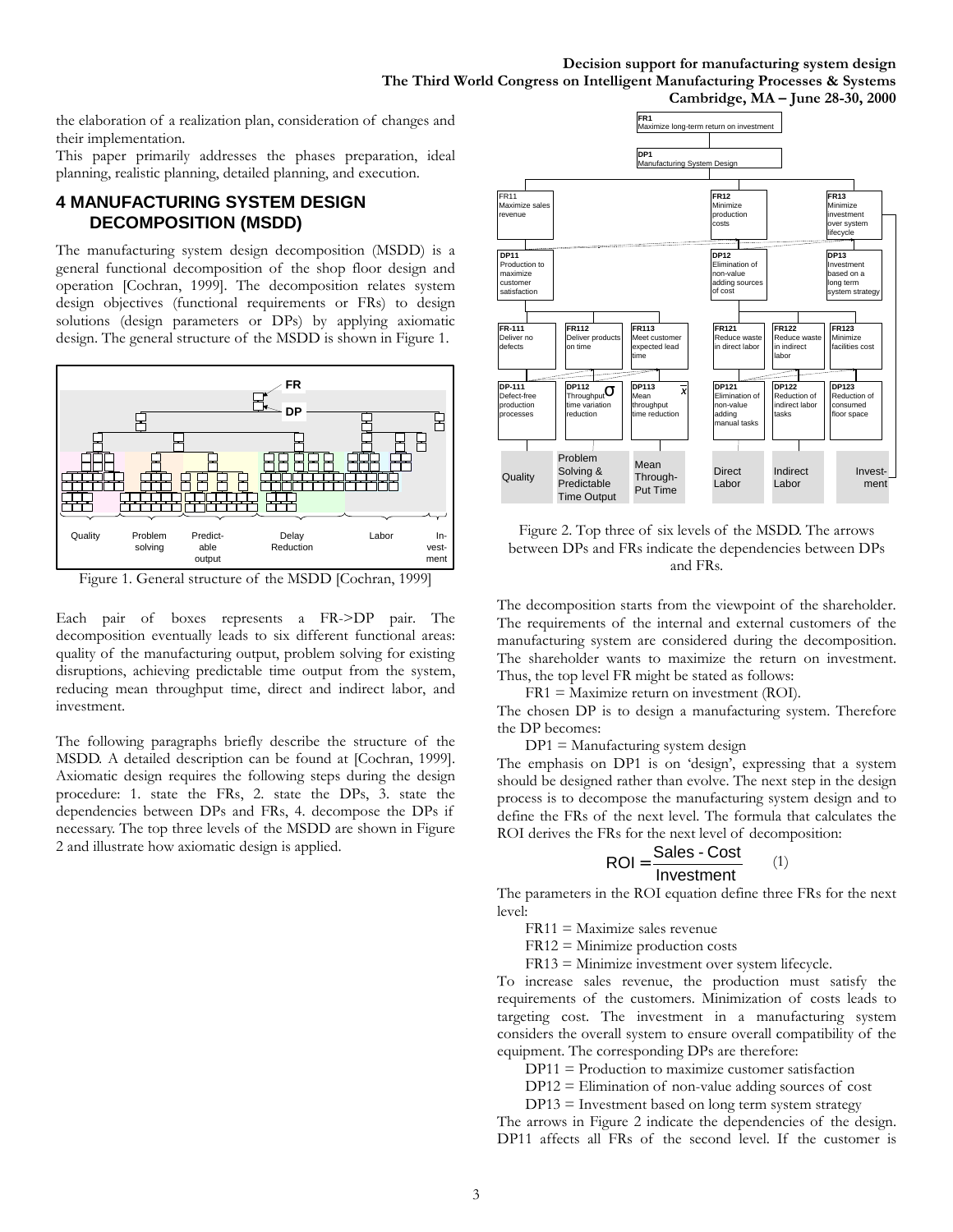unsatisfied with the outcome of the production and will not buy the product, unnecessary labor costs are incurred and unnecessary investment has been made. If there are non-value adding sources of cost additional investment may be required to achieve e.g. a desired capacity level.

The clear statement of the dependencies guides the order of decision making in the design of the manufacturing system. The design decisions, which influence most design objectives, must be made first [Suh, 1990, p. 101]. This statement means that DP11 has to be satisfied first, before going to DP12 and DP13. The MSDD reflects the sequence of decision making by arranging the DPs from left to right, depending on how many FRs the DPs affect.

Further decomposition of the DPs leads to the six distinguished areas shown in Figure 1. Each area is further decomposed – particularly the four left ones. The decomposition incorporated design and operational aspects such as DP-T12 "Design quick changeover for material handling and equipment" and DP-P141 "Standard work in process between subsystems."

#### **4.1 DISCUSSION OF MSDD**

The MSDD has the following characteristics and benefits:

- Focus on shop floor design.
- Aspects such as product design or marketing are not considered.

Clear statement of system objectives and design solutions. Ultimately the system objectives must be satisfied. There may be several ways to achieve them i.e. different DPs, but the objective does not change. Many tools of "lean" production are design parameters and their implementation without knowing the underlying objective is likely to lead to failure, e.g. the configuration of a U-shaped manufacturing cells supports the achievement of several objectives (effective operator movements, small transportation distances, fast reaction to production disruptions etc.). However, implementing a U-shaped cell with operators bound to their work station and producing in large batches at each station will not achieve the intended objectives. The MSDD shows how particular design solutions affect the overall system objectives and relates low-level decisions to highlevel objectives.

Functional not physical decomposition.

The MSDD does not reflect a physical arrangement of systems (e.g. a manufacturing cell or a job shop environment). It states general objectives of manufacturing systems. Special configurations would require too detailed decomposition and would make the MSDD not general applicable.

Distinction of six major areas of design.

The six areas evolved from the decomposition process: quality, problem solving, predictable output, delay reduction, labor, investment (Figure 1). They enable the designer to refer to common functional aspects during the design process. Similar categories are often found in frameworks for manufacturing strategy [Miltenburg, 1995].

Integration of design and operational aspects of manufacturing systems.

The decomposition reveals operational and design aspects of manufacturing system design (e.g. machine design aspects and scheduling aspects). The MSDD shows how both aspects

influence each other, i.e. how a design decision may deter or support an operational policy (e.g. machines with long changeover times will not allow for small lot production).

Providing path dependency for decision making during system design (design decisions on the left side affect design decisions on the right side not vice versa).

For example: reducing throughput time requires capable processes and predictable time output. If these prerequisites are not satisfied, reducing throughput time e.g. by cutting inventory can be very dangerous. This problem is expressed in the MSDD by stating that both quality (DP-111) and predictable output (DP-112) influence the achievements of reducing throughput time (see dotted lines between FRs and DPs in Figure 2).

#### **5 COMPARISON OF PROCEDURAL DESIGN AND MSDD**

The procedural design leads to physical entities on the shop floor and guides the design process for each of the entities. However, the procedural design methods do not provide a clear structure of system objectives, which may result in local optimization at the expense of overall total cost effectiveness.

The MSDD states the functional requirements of a manufacturing system design. The FRs are independent of the specific physical entities such as manufacturing stations or cells. The stated objectives have to be considered in all areas of the manufacturing system. The goal of the MSDD is to structure these objectives. The MSDD does not guide the designer to physical entities, but forces her to think about the objectives, she wants to achieve. Thus, the MSDD is not a manufacturing system design approach in itself, but more a decision support tool to be used along with a procedural design method.

The following section explains how the MSDD can be used together with a top-down procedural design approach.

### **6 COMBINATION OF PROCEDURAL DESIGN AND MSDD**

The proposed combination of the MSDD with procedural design will be both qualitative and quantitative. Some objectives are hard to measure particularly during the early stages of system design. For example, the requirement DP-112 "Reduction of throughput time variation" aims to satisfy the FR-112 "Deliver products on time." Further decomposition of this objective leads to the layout of visible factories, standard methods to solve problems, training programs etc. While those objectives are hard to measure they place constraints to the procedural design phases from rough planning to execution. Thus, the first step in the combination of the MSDD with procedural design is to consider the objectives of the MSDD as design requirements or constraints for the procedural design phases. The quantitative integration uses performance measurements to verify if the outcome of a procedural design phase meets the system objectives as stated in the MSDD. The general approach is shown in Figure 3.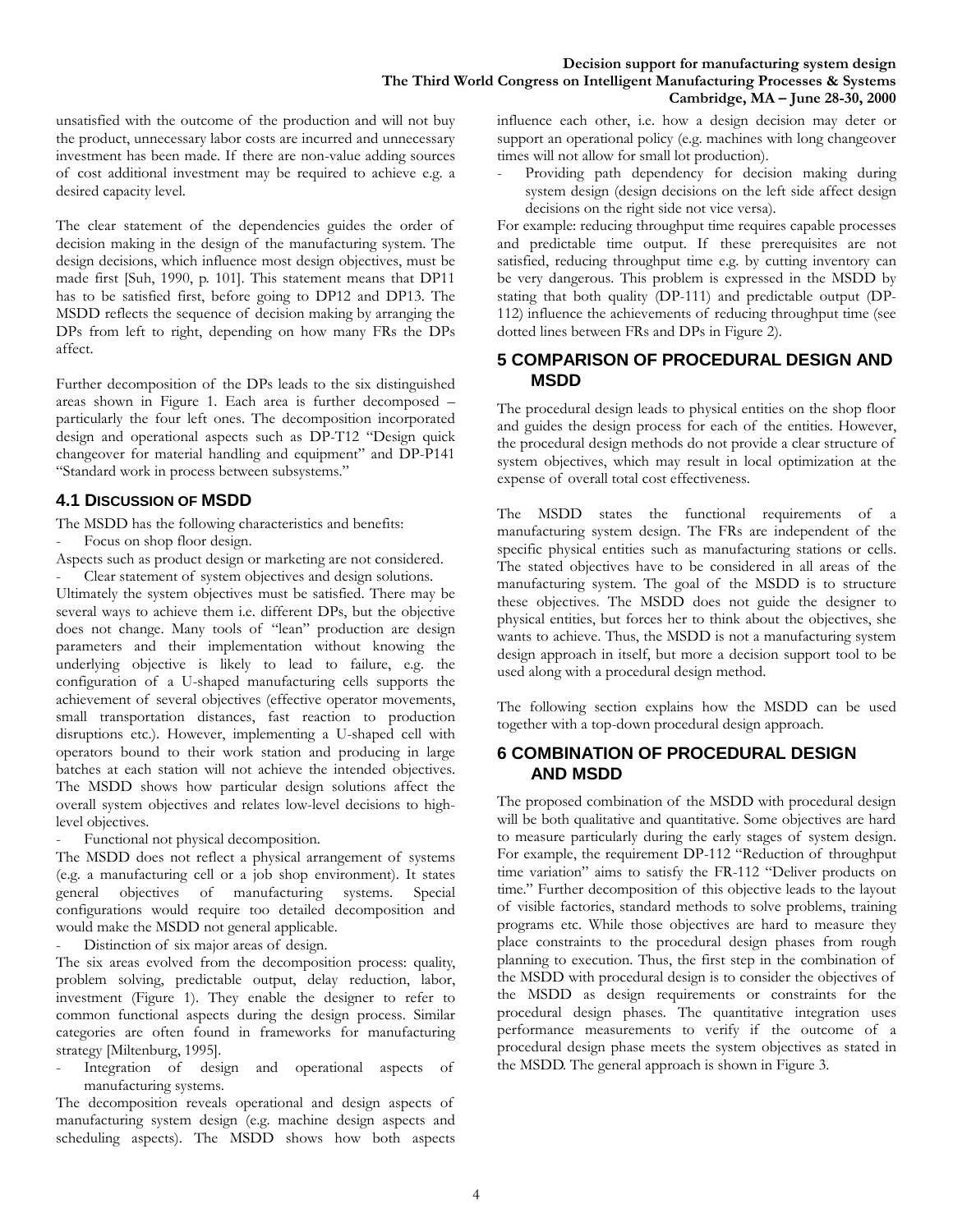



Figure 3: General procedure of linking procedural design with MSDD.

There are basically 4 steps, which must be performed for the combination of the decomposition approach and the procedural design approach (Table 1):

Table 1: four steps in combining the decomposition approach and the procedural design approach.

| <b>Step</b>    | Content                                                                                                    | <b>Example</b>                        |
|----------------|------------------------------------------------------------------------------------------------------------|---------------------------------------|
|                | MSDD defines system objectives (FRs) for the first<br>phase of the procedural desisgn (preparation phase). | FR-T21: "Define<br>Takt Time"         |
| $\overline{c}$ | The preparation phase of the procedural design must<br>must satisfy the objectives derived from the MSDD.  |                                       |
| 3              | The evaluation checks, if the objectives stated in the<br>MSDD are achieved.                               | Has takt time been<br>defined? Yes/No |
|                | Repeat steps 1-3 for the next phase                                                                        |                                       |

In step (1), the MSDD defines system objectives, which have to be considered in the phases of the procedural design approach. It is important to note that the MSDD does not define all objectives for the procedural phases. The procedural phases must consider the specific application, while the MSDD is application independent. In step (2), the system designer follows the tasks of the next procedural design phase as laid out in section 3. In step (3), it is evaluated if the objectives derived in step (1) are satisfied in step (2). This can be a simple yes/no check or a quantitative measure. If the objectives are not satisfied, the designer has to repeat step (2). If the objectives are satisfied, the design proceeds to step (4) and the objectives for the next procedural design phase are derived from the MSDD until the design is completed.

Note that the measurement evaluates if and how well the objectives are achieved i.e. the FRs. The rationale being that measurement must be aligned with the FRs of the system design [Cochran, Kim, Kim, 2000].

There are several performance measures for the evaluation of company performance and shop floor performance. The most often used measurements in Europe are derivatives of the Overall Equipment Effectiveness (OEE) [Al-Radhi]. The OEE is the product of utilization, performance efficiency, and quality rate. The utilization is composed of measurements according to VDI 3432.

In general, the given sets of performance measurables are well suited for the optimization and detailed design of sub-systems. However, it is very difficult to evaluate, if the high-level objectives of the company are met (such as stability, quality level, effectiveness of operators). The MSDD states those objectives, their dependencies and their decomposition. We therefore linked the procedural design with the MSDD through measures. This allows the alignment of high- level company objectives with the measurables. It is important to note that not all measures are quantitative. There are several objectives during the design phases which simply require a yes/no answer (e.g. has takt time been defined yes/no). The planning and design objectives are often very broad, particularly during the early stages. In theses instances, the MSDD defines objectives, which the procedural design has to satisfy. The next paragraph describes the combination of the procedural design and the MSDD in more detail.

#### **6.1 COMBINATION OF PROCEDURAL DESIGN AND MSDD THROUGH PERFORMANCE MEASUREMENTS**

The following section will show how the measurements can grade the achievements of the MSDD objectives in the design phases of rough planning (ideal and realistic), detailed planning, realization and execution (see section 3).

The basis for manufacturing system design is a thorough analysis of the product structure, and existing reusable equipment. Market research should also analyze demand volume and cost structures for product and manufacturing facilities. The preparation phase further elaborates on these information and builds the basis for the rough planning.

The design steps for the **preparation phase** are very broad. The MSDD basically states two objectives to be considered in this phase: "Manufacture products to target design specifications", which forces to select capable process equipment. Furthermore, the MSDD emphasizes the importance to determine the customers of the system (internal or external). The idea behind this step is to define the takt time of the system and to pace the system according to takt time [Linck, Cochran, 1999]. However, there are no performance measurements, which can actually measure the achievements of these objectives. It is more a question of yes/no, if the objectives have been considered during the design phase.

The goal of the next design phase is to elaborate an **ideal design**. The MSDD states several objectives, which occur in the decomposition branches of predictable output, mean throughput time reduction, and direct labor. The emphasis for predictable output is to design a system, which exposes any abnormalities during production, provides means to solve the problems immediately and includes training of the operators. Mean throughput time reduction requires proper settings of operational parameters (such as takt time, machine cycle time, etc.) and subsystem configurations. The labor branch stresses the importance that operators work loops must take place at an early stage of system design to achieve high worker efficiency. The **realistic design** places constraints to the ideal design and may reduce possible alternatives. The designer also elaborates in more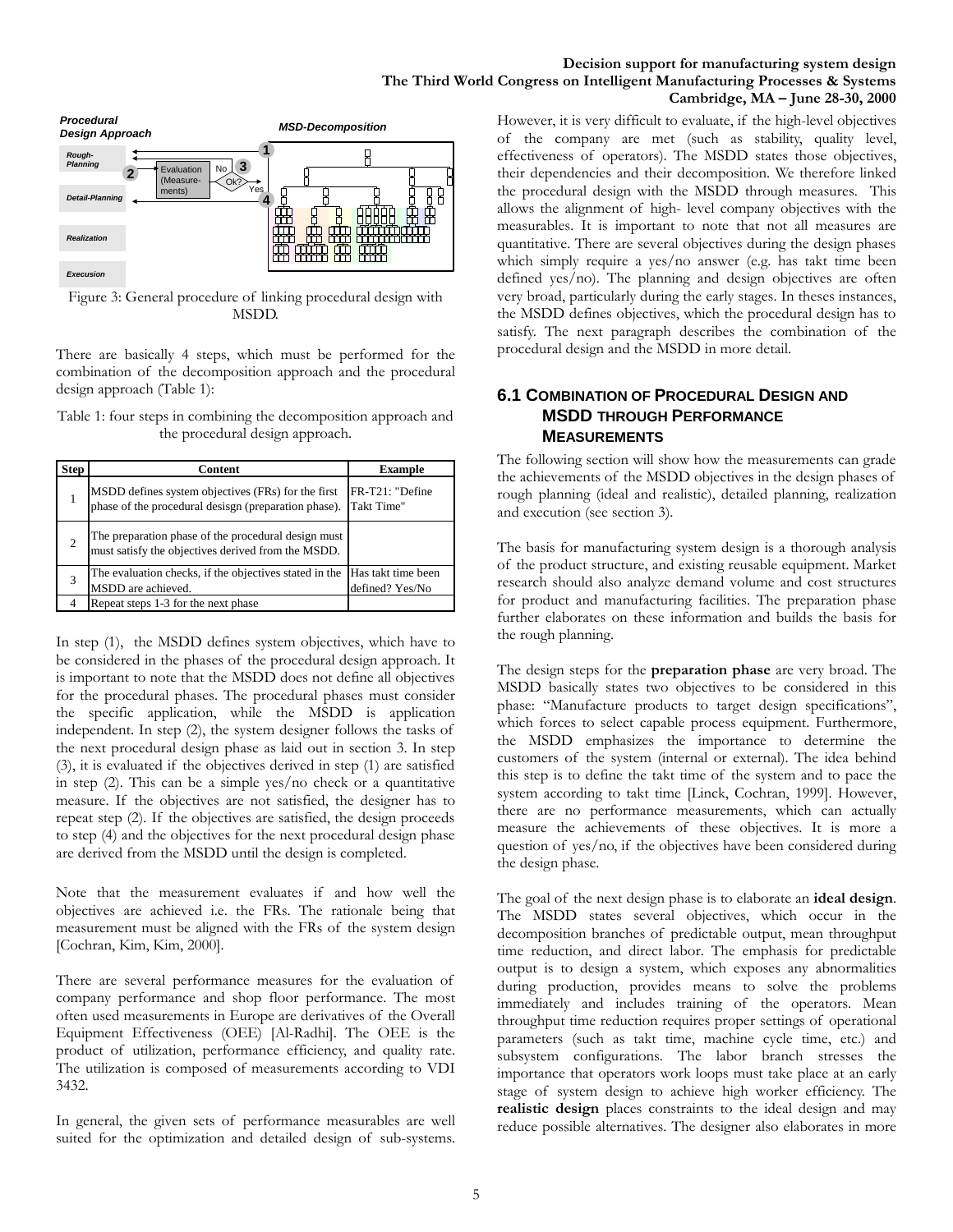detail on the ideal design. Figure 4 illustrates where the objectives for the phases are in the MSDD. The application example in section 7 states the FRs explicitly.

The following paragraph illustrates in more detail the procedure for the labor branch. The performance measures for the FRs are included in each FR-box.



Figure 4: objectives derived from the MSDD for the different phases of procedural design.

The MSDD defines more objectives to be achieved in the **detailed design** mainly in the branches of quality (FR-Q11, FR-Q12x), identifying and resolving problems (FR-R11x, FR112x, FR113x) and work loop design (FR-Dx). The **execution phase** adds objectives mainly in the quality branch (FR-Q12, FR-Q13, FR-Q3x), and the predictable output branch (FR-122, FR-13x). The measures for the last two phases become more quantitative than for the first three phases, but are still very broad. The reason is that MSDD is not laid out for a particular design, but aims to be applicable for a wide range of systems for discrete part manufacturing.

## **7 APPLICATION**

The application example deals with an assembly line for hoses. The original line design is shown in Figure 5. The line exposed several problems: defect rate of about 2,700 ppm, frequent line stoppages due material shortages, unbalanced work among the operators leading to high percentage of idle time, high absenteeism due to monotonous work content.



Figure 5: original design of hose assembly line

The redesign started with a thorough analysis as suggested by the preparation phase. The objectives derived from the MSDD for this phase were FR-111 "Manufacture products to target design specifications" and FR-T121 "Define takt time." FR-111 forces to select appropriate production processes to manufacture quality products. The existing processes could satisfy this requirements.

Takt time is the quotient of available production time per time period over total demand per time period. The following table shows the takt time for different operating patterns and number of cells.

Table 2: Takt Time calculations

| Work Schedule                     | Takt |
|-----------------------------------|------|
|                                   | Time |
| a) 1 cell, 1 shift (same as line) | 6.2  |
| b) $2$ cells, $1$ shift           | 12.4 |
| c) 2 cells, 2 shifts              | 23.3 |

A takt time of 20 seconds is very short for manned manufacturing cells, since it will limit operators to perform multiple tasks. The cycle time of the original assembly line was 7.3 seconds limiting the operators to do basically a single operations such as tightening a screw. Thus, it was decided to design two assembly cells operated in 2 shifts with a takt time of 23.3 seconds each.

The ideal design phase had to satisfy several objectives from the MSDD to enable fast detection of disruptions (FR-R112), ensuring predictable output by guaranteeing material availability (FR-P141 and FR-142), subsystem design to avoid production disruptions (FR-T51 to FR-T53), designing balanced operator work loops.

The most challenging part of this design phase was to balance the work content among the operators. The objective was to design the work content of all operators as close to takt time as possible and to avoid any significant idle time during one cycle (FR-D2). The shown configuration also supported the other objectives. The operators could very quickly recognize production disruptions, since all operations were very close together allowing for good communication and fast feedback. Material supply to the cell was standardized. Every 20 minutes the material handler would deliver material for 50 more parts. This ensured that the cell never starved and also didn't allow the operators to work ahead. The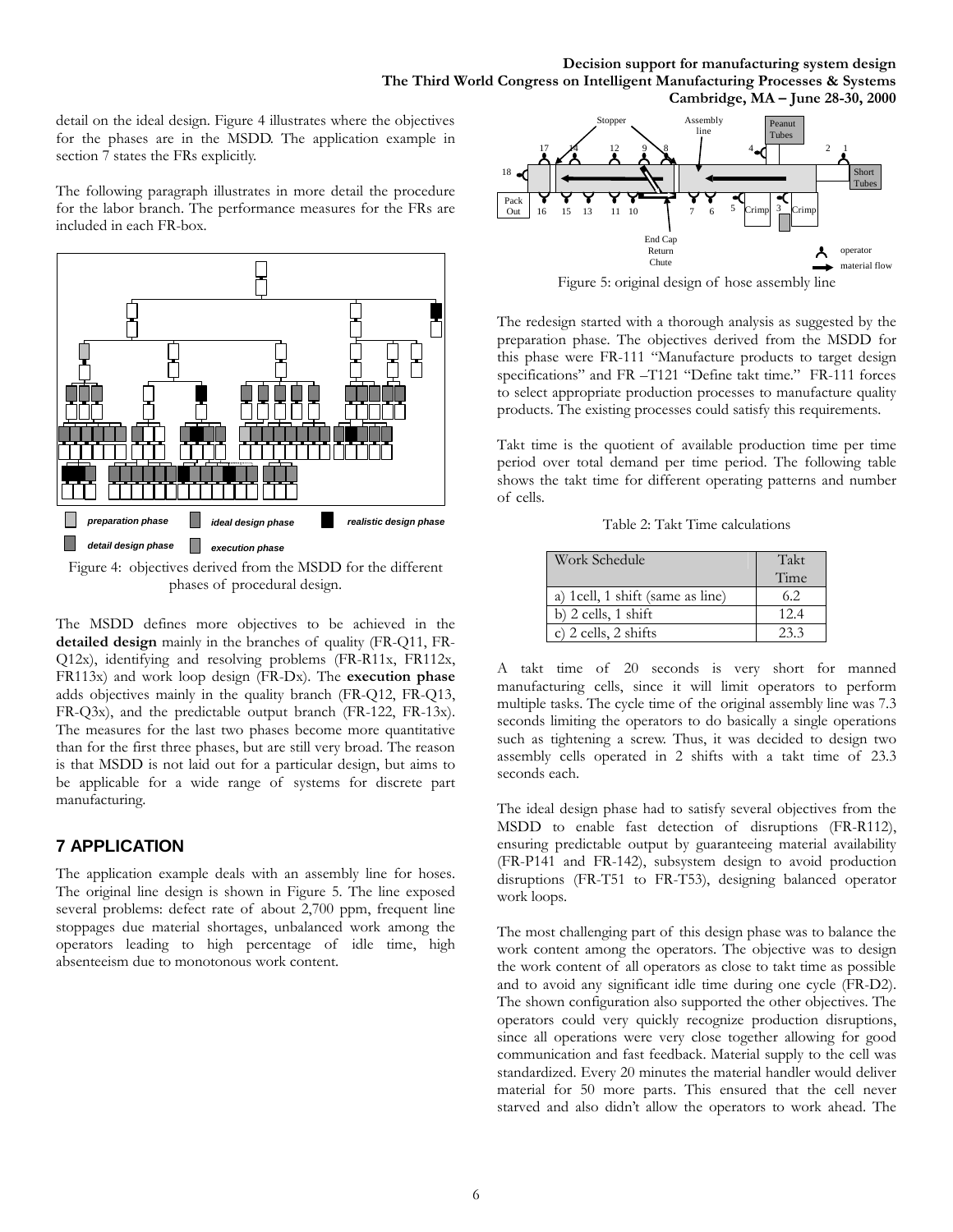material was fed to the stations from the outside so that the operators were not disrupted in their work.

The realistic design further elaborated on the ideal design. The MSDD defines more detailed objectives with respect to machine design (FR-P12) and operators capabilities / training (FR-D12). Training became an important aspect in the given design task. All operators had to be able to perform basically all tasks so that the operators can support each other within the cell. The leak test had to be shared by both cells due to a management imposed constraint. Figure 6 shows the schematic design after this design phase.



Figure 6: ideal schematic design of two assembly cells

The MSDD objectives for the detailed design further elaborate on the idea to ensure fast feedback (FR-R11x), standardization of all operations including support activities such as material supply (FR-R12x, FR-P131), detailed design objectives for the work loop design of operators (FR-D11, FR-D2x). The importance of those objectives is often underestimated during the design stage. The detailed design of the operators work content is mandatory to ensure predictable output and – even more importantly – to support continuous improvement. Only standardized operations expose disruptions and waste, which can then be eliminated. The MSDD states how such low-level decisions affect the achievement of high-level system objectives. Unpredictable output due to nonstandardized work procedures will ultimately force to buffer against this unpredictability, which then leads to increased throughput time.

The detailed design in the given application was done on the shop floor itself by arranging the equipment according the schematic layout shown in Figure 6. This was possible because the assembly equipment was easy to move and easy to configure.

The additional objectives from the MSDD for the execution phase deal mainly with the quality branch, the achievement of predictable output, and actual scheduling methods to obtain a leveled schedule. However, execution must also ensure the satisfaction of the objectives from previous phases such as following standardized work loops. When the designed cells where put in place and operators started working they hesitated to follow the strict rules of producing in a single-piece flow manner. At one point they wanted to operate the cell in the "traditional" way i.e.

building batches at each station. They ran the cell in a singlepiece-flow mode and a batch mode for one week each and compared the performance afterwards in terms of defect rate and efficiency. It turned out the single-piece-flow mode was superior in both categories. The improvements of the redesign are shown in the Table 3.

| Measurable         | Before Redesign       | After Redesign          |
|--------------------|-----------------------|-------------------------|
| Floor Space        | 1500 sq. ft.          | 320 sq. ft.             |
| Direct Workers     | 18                    | 12 (3 per cell for 2    |
|                    |                       | shifts)                 |
| Man-hours required | ~170                  | 96                      |
| Avg # of Defects   | 226                   | 2.5                     |
| per Month          |                       |                         |
| % Absenteeism      |                       | $\Omega$                |
| Throughput time    | Variable (~20 min)    | 72 secs                 |
| WIP                | Variable $(\sim 150)$ | $6(3 \text{ per cell})$ |
| Incoming Material  | High and variable     | 50 pieces/20 min        |
| Conveyor           | 90 ft                 | none                    |

# **8 CONCLUSION AND OUTLOOK**

The design of manufacturing systems requires the explicit statement of the design objectives and solutions. It is also necessary to offer the designer a tool to link lower level design decisions to higher level system objectives to avoid local suboptimization. The MSDD provides such a tool. However, it is also necessary to develop a physical hierarchy of the system by providing a means to structure the system in manageable subunits. The paper elaborates how both approaches can be combined towards a unified design methodology for manufacturing systems. The application demonstrated the combination and showed the potential benefits.

Further applications and field studies are necessary to fully develop the approach particularly integrating physical and computer simulations for the evaluation of proposed designs. The parameters measured during the simulation can be derived from the FRs of the MSDD and can be checked during the simulation run. An extension of the MSDD is a tool to evaluate the present performance of a system to elaborate potential areas of improvement [Chu, 2000]. This work offers a useful extension of the presented approach particularly for the preparation phase.

# **REFERENCES**

- Al-Radhi M., Heuer J.: Total Productive Maintenance, München Wien 1995
- Askin, Ronald G.; Modeling and analysis of manufacturing systems; New York : Wiley, c1993
- Chu, Alex K.; The Development and Application of the Manufacturing System Design Evaluation Tool and Performance Measurement Based on the Manufacturing System Design Decomposition; Master Thesis, Massachusetts Institute of Technolgoy, June 2000